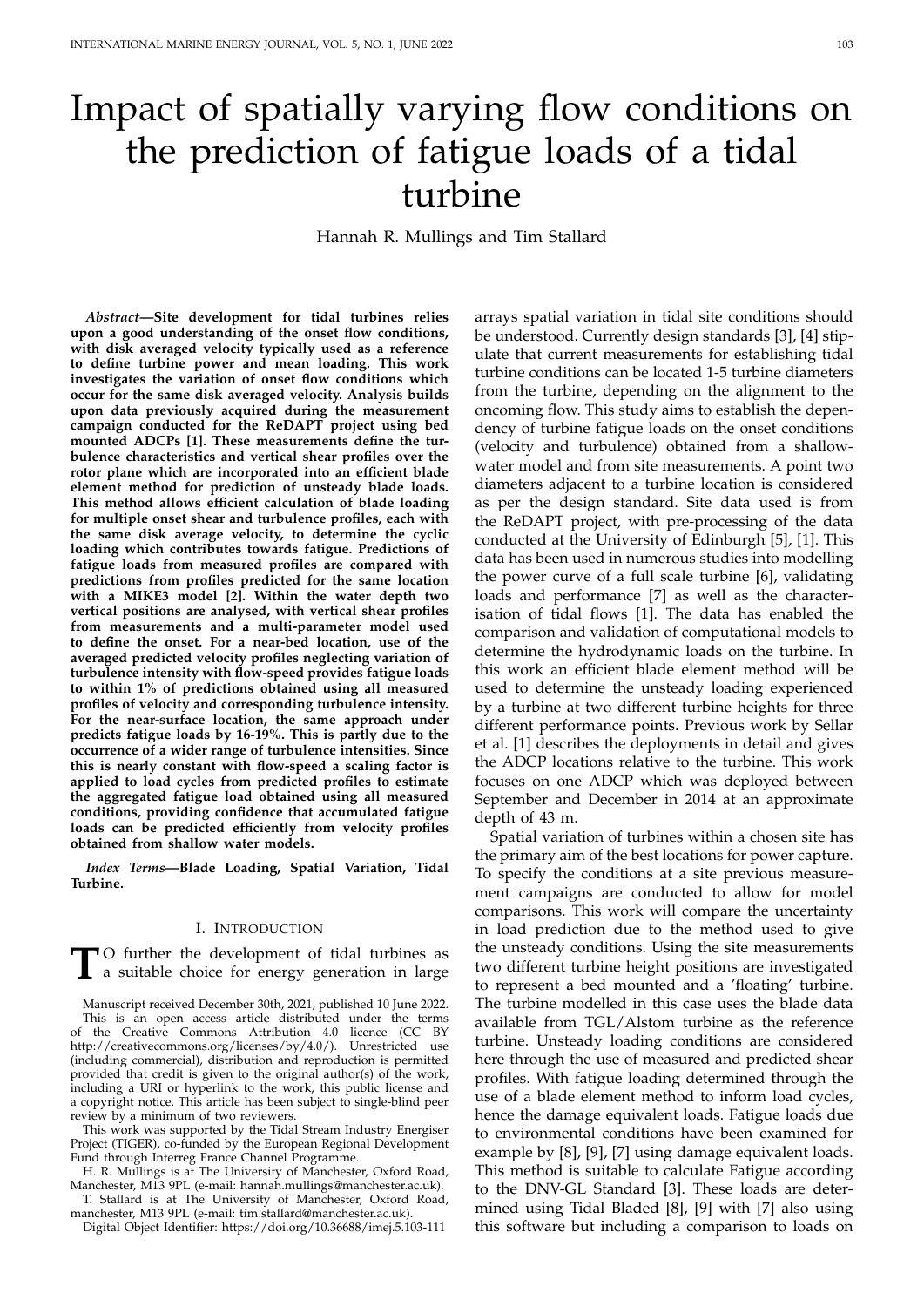a full scale device. Firstly, the aim is to assess the influence of the modelling approach on the predicted fatigue loads relative to the measured profiles. Secondly to evaluate the impact of the turbine position.

#### II. SITE AND SYSTEM CHARACTERISTICS

This work utilised data gathered as part of the ReDAPT project. This section describes key aspects of the onset flow and the system considered. The data obtained in the ReDAPT project gathered velocity measurements from bed mounted ADCPs for a concurrent period of time. In this study, data from one ADCP is used for a period of 70 days, which includes 5 tidal cycles in order to examine the load cycles over a representative period. In this study the interest is in understanding the different disk averaged velocity considered as the onset flow  $(U_{DA})$  to the turbine. Previous work using the site data from the ReDAPT project established the power curve [10]. Based upon this curve three velocity bins have been chosen to examine the variation in onset flow conditions, with these velocity bands representing a point below rated power, at rated power and above.

## *A. Onset flow characteristics*

Data provided by ADCPs allows a vertical profiles of velocity to be determined. Table I defines the device information for the ADCP used in this work from the ReDAPT project.

TABLE I DEVICE INFORMATION FROM THE RDI WORKHORSE USED IN THE REDAPT PROJECT [11].

| Device                 |          |
|------------------------|----------|
| Bin Size (m)           | 1        |
| Sample Rate (Hz)       | 0.5      |
| Initial Bin Height (m) | 3.1      |
| Latitude (deg)         | 59.1370  |
| Latitude (deg)         | $-2.805$ |

Following the design standards [3] a 10 minute average is used in this work to identify the range of onset flow speeds. The onset flow conditions studied here are defined from the ADCP data. With the top turbine at a hub height of 28 m from the bed and the bed mounted turbine with a hub height of 15 m from the bed. The onset flow condition experienced by the turbine is calculated using the power weighted average across the rotor plane. The standard choice is to use a rotor-disk averaged velocity to describe a steadystate case. In this work the rotor-disk averages  $(U_{DA})$ are determined for the two different vertical positions, these disk averages are calculated using a vertical strip wise method, as described in [10]. Where the measured velocity from the ADCP at different vertical positions down the rotor plane, are then averaged over the rotor plane using Equation 1, with more detail into the rotor segments shown in Figure 1.

$$
U_{DA} = \left[\frac{1}{A_D} \sum_{i=1}^{n} U_i^3(z) A_i\right]^{1/3} \tag{1}
$$

Where  $A_D$  is the rotor area,  $U_i(z)$  is the velocity at each vertical velocity bin and  $A_i$  is the strip wise area of each bin.



Fig. 1. Rotor disk area, segmented for use with a vertical velocity profile

Using the 10 minute intervals where the  $U_{DA}$  falls between each velocity bin the fluctuation intensity is determined at the hub height of each rotor. The fluctuation intensity is determined using Equation 2, which is usually used to determine the turbulence intensity.

$$
I = \frac{u'}{\bar{u}}\tag{2}
$$

Where  $\bar{u}$  is the mean velocity and  $u'$  is the root-meansquare of the velocity fluctuations. In this work the intensity calculated is described and used only as the fluctuation intensity. This is due to the ADCP measurements capturing the variation in velocity due to waves as well as turbulence. The ADCP measurements are also used to define the turbulence lengthscales. The calculation of turbulence lengthscales utilises the 10 minute intervals of onset flow data which fall between different velocity bins. For each hub height a number of samples are extracted, the lengthscales are calculated at the hub height for each turbine position through the use of an auto-correlation function.

## *B. Turbine Characteristics*

During the ReDAPT project, Alstom Energy's DEEP-Gen IV 1 MW tidal turbine was deployed at the EMEC test facility. Geometry representative of this turbine is used in this work. A turbine of 18 m diameter is located at both positions investigated, in reality a floating turbine may be required to have a smaller diameter than a bed mounted turbine for the same size due to constraints of the free surface. With varying disk averaged velocities determined and binned the rotational speed of the turbine for each load case will vary allowing a constant tip-speed-ratio (TSR) to be achieved.

# III. METHOD

There are many different methods to calculate the loading experienced on a tidal turbine. Computationally these methods range from expensive modelling of the complete turbine blade to quicker methods which produce overall turbine loading characteristics. One of the quicker methods is to use blade-element momentum (BEM) theory which is a numerical method utilising actuator disk theory. This method has been validated as a tool to predict wind and tidal turbine performance, and is fully utilised in the commercial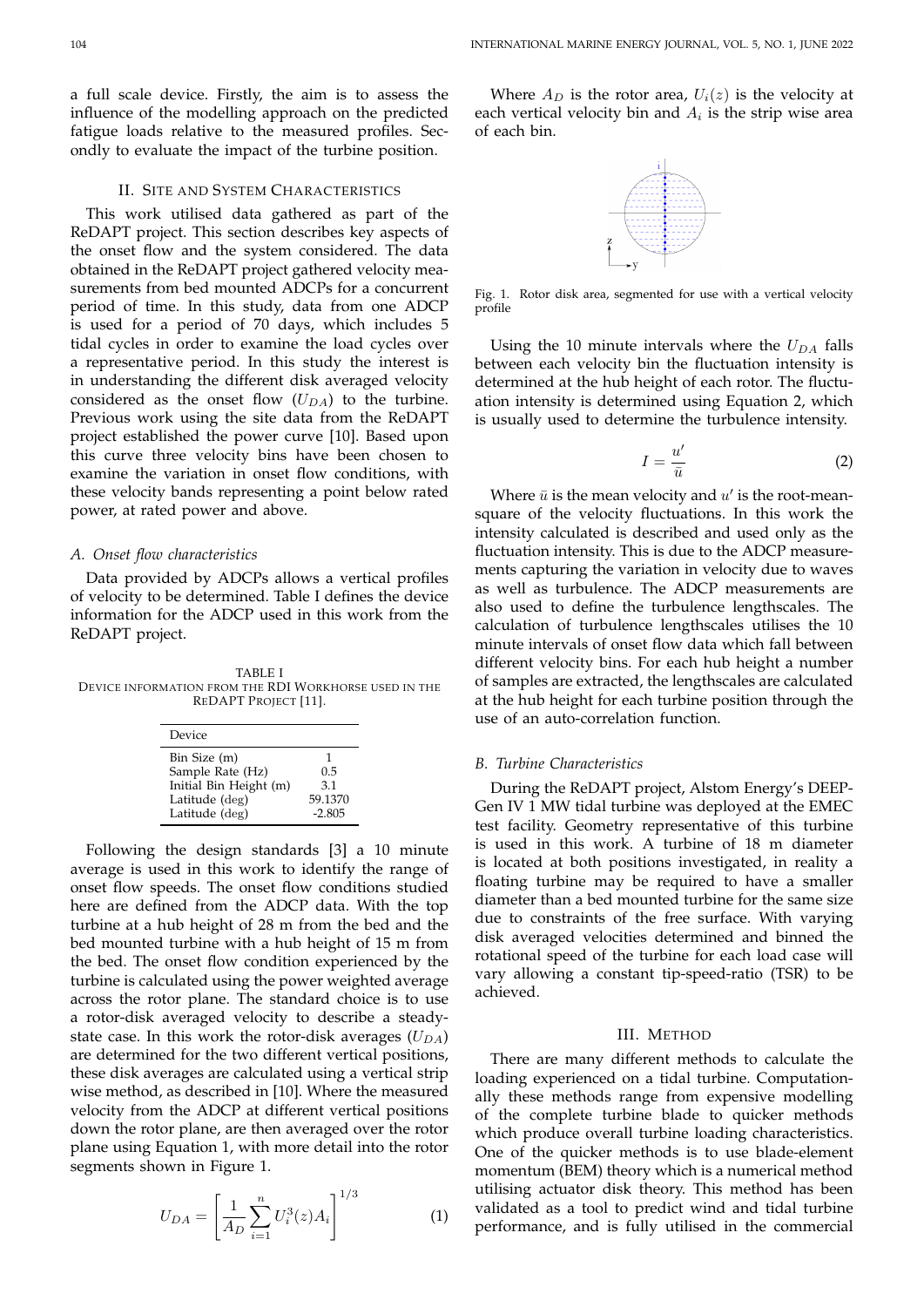TABLE II SET UP FOR DIFFERENT CASES IN ORDER TO EXAMINE THE VARIATION IN LOAD FROM EACH CASE.

| Cases | Shear Profile |  |  | Turbulence                                      |  |
|-------|---------------|--|--|-------------------------------------------------|--|
|       |               |  |  | None Varying Average Estimated Varying Constant |  |
| A     |               |  |  |                                                 |  |
|       |               |  |  |                                                 |  |
|       |               |  |  |                                                 |  |
|       |               |  |  |                                                 |  |

software Tidal Bladed. Another method that can be used is computational fluid dynamics (CFD) which enables the calculation of loads through the creation of actuator disk [12], actuator line [13] and fullyblade resolved models [14]. These models increase in complexity and computational cost, in some cases they are not practical to use to determine long term loading or array configurations.

This work draws upon an efficient blade element method which draws upon onset flow data from a frozen turbulence model. Previous work has shown peak shear loading can be predicted to within 1% of an experimental load spectra for root bending moment [15] with fatigue loads predicted to within 7% of the experimental value [16], when the von Karman method is used to generate the frozen turbulence field.

The characteristics which inform this model have been determined from the ADCP measurements and predicted from models. For multiple flow speed ranges the differences in onset flow conditions is investigated. Using the measured case, a range of shear profiles are found as well as the fluctuation intensity and integral turbulence lengthscales. Using the calculated disk average velocities predicted shear profiles have been determined to compare the variation in load. For one flow speed case the load variation between turbine locations is determined. Table II explains the choice of profiles to compare the differences in loading for the same  $U_{DA}$ .

## *A. Blade Loading*

After determining the inflow to the turbine using a turbulent domain, and any additional onset flow conditions, the loading can be established. The method employed here extracts the onset flow at  $N$  positions along a blade length, which rotate with time, depending on the chosen operating point. The onset flow is used to determine the relative onset flow  $(U_{rel})$  and inflow angle  $(\phi)$  to the blade at each position along the blade, shown by Equations 3-4.

$$
\delta U_{rel}(t) = \sqrt{U_X^2 + (\Omega r - U_\Theta)^2)}
$$
 (3)

$$
\delta\phi(t) = \sin^{-1}\frac{U_X(t)}{U_{rel}(t)}\tag{4}
$$

Where  $U_{rel}$  is the relative velocity to the blade which incorporates the longitudinal velocity,  $U_X$  and the components in the tangential direction,  $U_{\Theta}$  with the angular velocity  $\omega$  and each radius r. The lift and drag force on each blade segment vary according to Equations 5-6.

$$
\delta L(t) = \frac{1}{2} B\rho c (U_{rel})^2 C_L \delta r \tag{5}
$$

$$
\delta D(t) = \frac{1}{2} B \rho c (U_{rel})^2 C_D \delta r \tag{6}
$$

Where c is the chord length,  $\delta r$  is the radial width of the blade segment, B is the number of blades,  $\rho$ is the fluid density,  $C_L$  and  $C_D$  correspond to the lift and drag coefficients respectively. Using the calculated lift and drag forces for each blade the axial  $(F_a)$  and tangential  $(F_t)$  forces along each blade are calculated using Equations 7-8.

$$
\delta F_a(t) = \delta L(t)\cos(\phi(t)) + \delta D(t)\sin(\phi(t))\tag{7}
$$

$$
\delta F_t(t) = \delta L(t) \sin(\phi(t)) - \delta D(t) \cos(\phi(t)) \tag{8}
$$

The main interest here is the axial force  $(F_a)$  on each segment of the blade as this leads to the calculation of root bending moment as well as rotor thrust. Both of these results can be used to establish the respective load spectra and hence determine the load cycles enabling the fatigue loads to be predicted.

#### *B. Quantifying Fatigue Loads*

Fatigue Loads are quantified in this study through the use of Damage Equivalent Loads (DEL). The values are determined by calculating the load cycles which are produced as the turbine rotates through different unsteady loading conditions, these conditions will be defined in Section III-C. Due to the unsteady nature of the loading, the best method to determine the load cycles is the Rainflow Cycle Counting method [17]. This method enables the determination of cycles for variable amplitude loading. It examines the tensile and compressive peaks within the time history of loading and calculates the ranges between successive tensile or compressive peaks depending on whether the following peak is less than or greater than the previous peak. These ranges are considered as 'half' cycles and are summated to determine the total number of cycles. This method has been applied to determine fatigue loads for offshore components in [18], [7].

The DELs are derived from a time history of loads using linear damage hypothesis to determine a single magnitude load repeating at a single frequency which would cause the same damage. Equation 9 defines damage equivalent loads, these are calculated using the number of cycles from the time history of loading.

$$
L_m = \left(\frac{\sum_i n_i L_i^m}{f} \right)^{1/m} \tag{9}
$$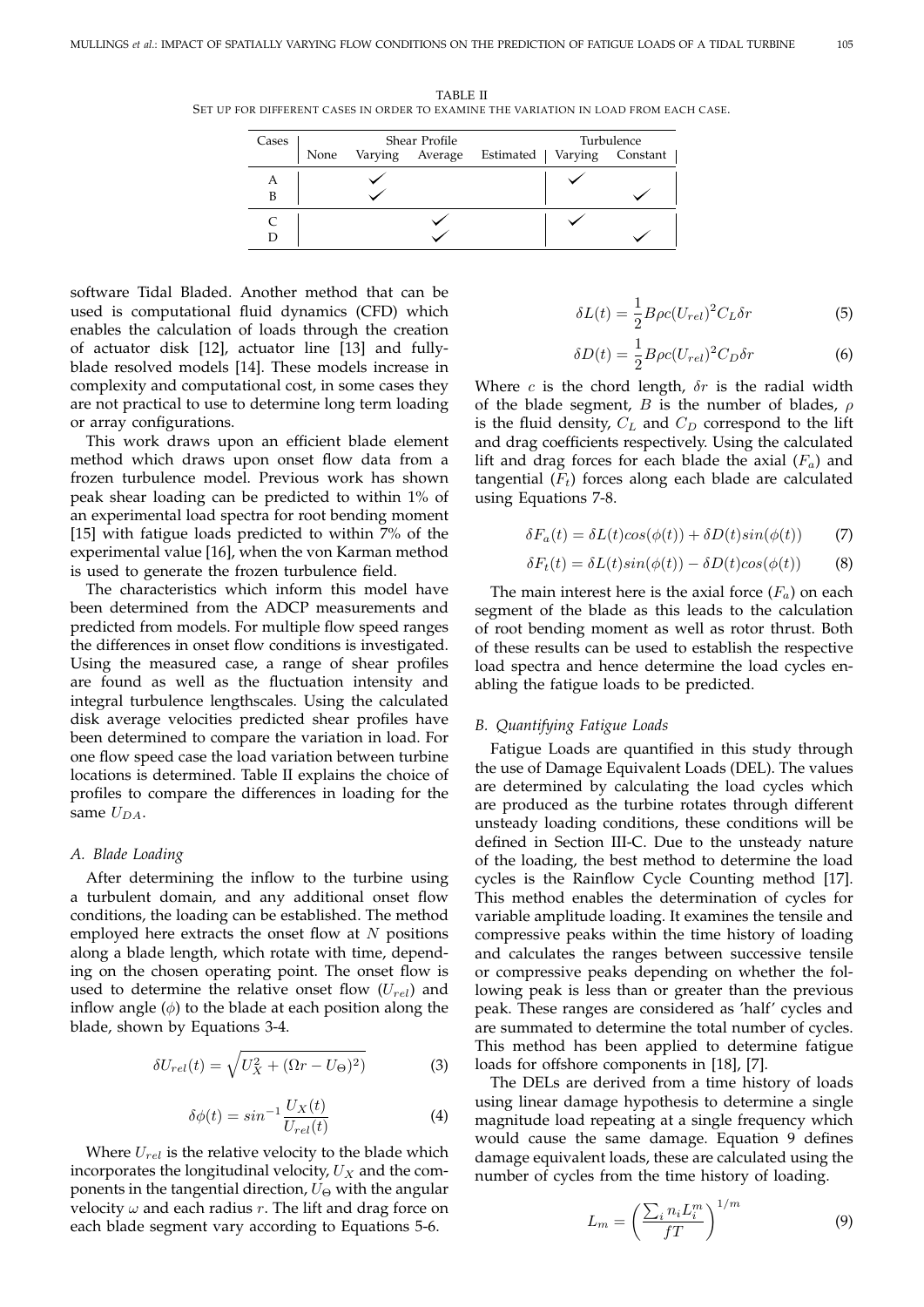Where  $n_i$  is the number of cycles at each binned load magnitude  $m$  is the material gradient  $f$  is the repetition frequency T is the time sample length  $L_i$  is the load bin and  $L_m$  is the damage equivalent load for a given material gradient.

#### *C. Operational Conditions*

The variation of disk averaged velocity for the turbine at this location is shown in Figure 2, as a histogram of the velocity samples for a turbine location near surface and near bed. Three onset flow points are considered which approximately represent below rated, rated and above rated power for a full scale turbine. For both tidal directions the flow is modelled to approach the turbine with 0deg offset. Realistically the flow does not oscillate between flood and ebb with exactly the same direction. The number of samples calculated for the flow speed bins will inform the calculation of damage equivalent loads to give a sample time over which the loads operate.

*1) Turbulence Modelling:* In order to model the loads experienced on the turbine in this method a frozen turbulence field is used as inflow. This field has been generated using the NREL Turbsim software, with a pre-defined variation of lengthscale and turbulence intensity. For the different turbine positions the turbulence characteristics have been calculated from the ADCP measurements at hub height. The von Kármán turbulence generation method is used here to synthesise the inflow with the length-scales determined through the use of auto-correlation at the hub height. From the ADCP measurements the average calculated integral lengthscales are given in Table III.

TABLE III HUB HEIGHT INTEGRAL LENGTHSCALES CALCULATED FROM MEASURED DATA FOR THREE DIFFERENT FLOW SPEED BINS.

| Turbine<br>Position | $1.8 - 2.0$ | $2.2 - 2.4$ | Integral Lengthscales (m) @ $U_{DA}$ (m/s)<br>$2.6 - 2.8$ |
|---------------------|-------------|-------------|-----------------------------------------------------------|
| Top                 | 13.43       | 13.73       | 14.36                                                     |
| <b>Bottom</b>       | 14 41       | 14.92       | 15.53                                                     |

For the top turbine position a lengthscale of 13.3 m is generated which falls within 8% of the lengthscales for each case. For the bottom case an integral lengthscale of 14.45 m is calculated, which is within 7% of the measured cases.

The turbulence intensity value used in the generation of the von Kármán turbulence field is taken from the fluctuation intensity values from the measured ADCP data. Figure 3 shows the fluctuation as the variation from the measured ADCP data at the hub height across a range of binned disk averaged velocities. For the two different hub heights there is a different range of intensity found, with the top hub height seeing a larger range of intensity. This is expected as any additional variation in intensity due to wave affects will be captured by the higher hub height rather than the lower hub height. The impact of the increased fluctuations on the fatigue loads is investigated. For both locations the top turbine position has a larger mean fluctuation, this is expected with the interference caused by waves on the velocity fluctuations near the surface.

Following on from Table II, both the variation and mean fluctuation intensity have been used to determine their influence on the fatigue loads.

*2) Shear Flow:* Using a results from an ADCP allows a depth variation of velocity at a single location to be measured. This has enabled analysis of the turbines at varying heights. It also allows better understanding of the unsteady loading that the turbine could experience. It is generally understood that at most tidal sites a shear profile is present in the onset flow, a power law profile is commonly used, work by [19] shows that a 1/7th power law profile can adequately describe the shear. The variation in shear from the measurements is used for each of the onset flows considered, this is compared to a series of predicted profiles. These predicted profiles are calculated based upon a multiparameter model to predict the variation of shear at the tidal site. These parameters have been defined in [2] which have been calibrated the values to the measurements from the EMEC test site as part of the ReDAPT project. Where a MIKE3 model was used to model the EMEC test site in the Fall of Warness, UK. This model was validated using current speed and direction, water depth and vertical shear profiles. It was found during this work that although a power law closely followed the vertical variation in the flood tide it did not capture the more complex flow variation in the ebb tide. Therefore in order to predict the profiles, a quadratic was fitted and the coefficients mapped out in [2]. This approach has been taken here to predict the shear profiles for both the flood and ebb tides.

## IV. FINDINGS

# *A. Shear Variation*

Using three different disk averaged velocities the variation in shear profile with position is determined. For the near surface turbine the measured shear profiles, shown in Figure 4 follow a consistent trend across all three flow speeds. For the ebb tide the measured profiles show a reverse shear across the top third of the disk, which is not captured in the predicted profiles. For the flood tide there is less variation across the rotor disk compared to the ebb tide and both the measured and predicted follow a very similar trend.

For the near bed case, shown in Figure 5, both tides show a slightly greater variation across the disk, 10% variation compared to 8.5% for the near surface case. The ebb tide for the measured cases shows a more parabolic profile compared to the near surface case, which the predicted profiles do not follow as closely. The next section will evaluate the impact of the mean and varying profiles on the damage equivalent loads for the  $2.2$ -2.4 m/s case.

# *B. Spatial Variation*

Using the variation in shear profiles for the 2.2-2.4 m/s case the damage equivalent loads are determined, following the outline of cases given in Table II. These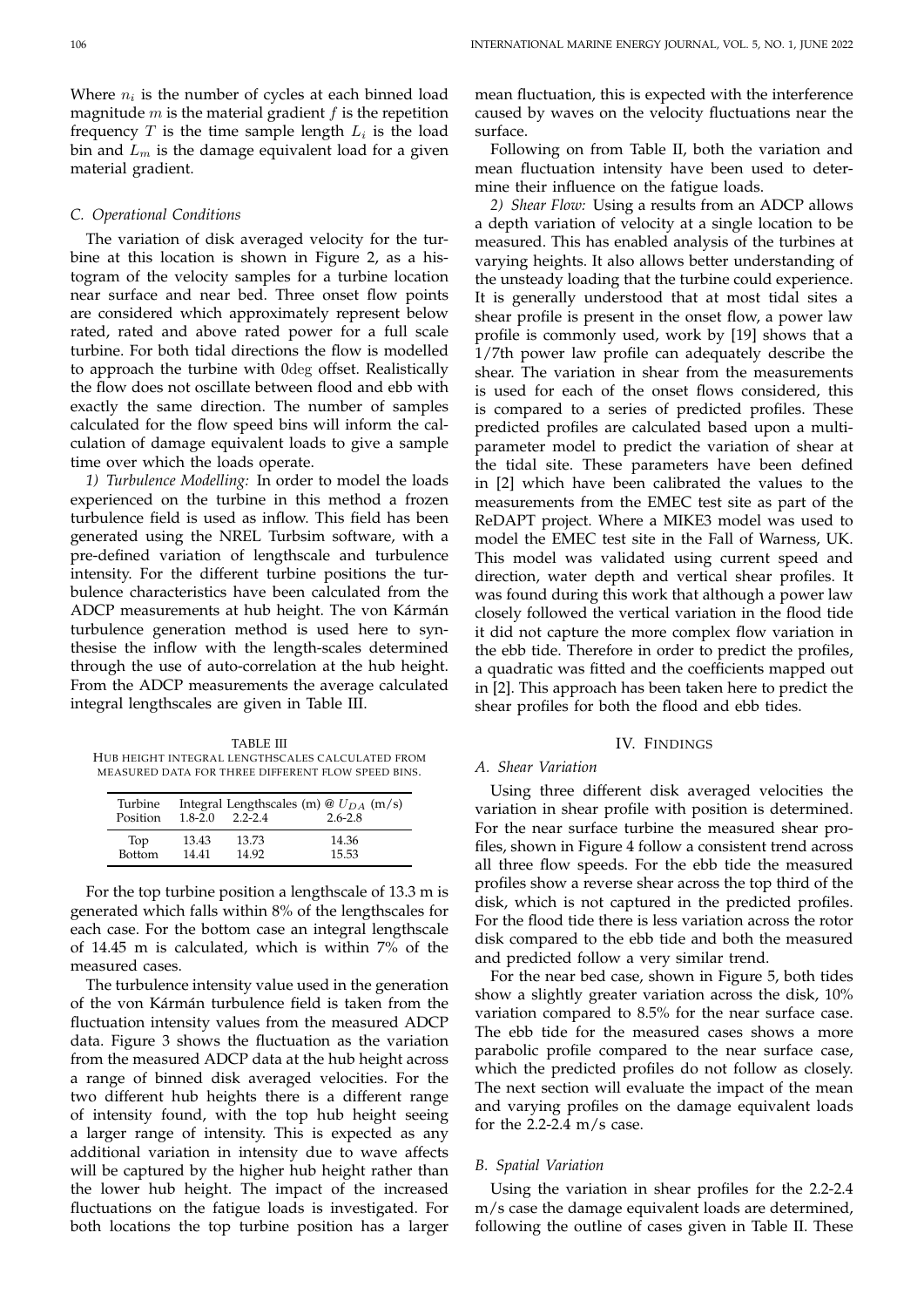

Fig. 2. Number of samples of disk averaged velocity at each hub height for the two turbine positions, for both tidal directions, flood (blue) and ebb (black).



Fig. 3. Variation of fluctuation intensity at the hub height for each turbine position, Top turbine position (blue markers), Bottom turbine position (black markers).The shaded region represents the range of the intensity values at each  $U_{DA}$ .

loads are calculated for both turbine positions. The initial comparison shown in Figure 6 shows Cases A and C for a turbine blade experiencing varying turbulence intensity (TI). In this study the TI value is calculated as fluctuation intensity. All loads have been normalised by the maximum load calculated for the chosen flow speed, which is for the near surface turbine with flood tide and varying measured profiles.

Figure 6 shows greater loads are calculated for the near surface turbine. This is expected as the varying turbulence is greater for the near surface case, due to the inclusion of the influence of waves. The DEL for the near surface case with the flood tide are within 1.2% between the varying measured shear and the mean predicted profile. For the ebb tide there is a larger difference with the mean predicted loads 4.6% lower then the measured varying case. This is due to difference in the shape of the shear profile between the measured and predicted cases and is consistent with the larger variation in loads shown for the near bed case. For the flood tide with the near bed case there is a 3% variation in load, with the varying profiles providing lower loads. For the ebb tide with the near bed turbine the mean profiles also provide greater loads, but a greater difference in the mean loads of

TABLE IV COMPARISON OF DEL FROM VARYING MEASURED PROFILES TO THE DEL FROM APPLYING CONSTANT TURBULENCE WITH MEAN PREDICTED SHEAR.

| Profiles                                  | Near Surface   |                     | Near bed           |                 |
|-------------------------------------------|----------------|---------------------|--------------------|-----------------|
| Measured Varying with                     | Flood          | Ebb                 | Flood              | Ebb             |
| Varying Turbulence<br>Constant Turbulence | 18.4%<br>$0\%$ | $16.2\%$<br>$0.3\%$ | $0.7\%$<br>$2.2\%$ | $0.2\%$<br>1.8% |

5%. Whereas for the near bed turbine in the flood tide the loads are within 0.5%, which corresponds to the similarity in the mean profiles shown in Figure 5(b).

The loads determined for the measured varying turbulence are compared to the loads for constant turbulence values in Figure 7. For the near surface turbine all loads calculated with mean turbulence value are within 20% of the varying turbulence loads. The reduction in load is a direct result of the removal of the varying turbulence intensity. Using a constant turbulence value has resulted in the calculated DEL from the mean profiles to be within 0.5% of the varying profiles. For the flood tide the variation between the predicted and measured loads is consistent with the varying turbulence with loads within 1.2% of each other. For the ebb tide the difference between predicted and measured has reduced to 2.9% compared to the 4.6% for the varying turbulence case. For the near bed case when compared to the varying turbulence case there is less difference in the magnitude of the loads. Consistently the mean profiles provided a higher load value than the varying profiles. The constant turbulence has reduced the mean loads by 2% for both the flood and ebb tides. The comparison of the DEL from the mean predicted shear to the measured varying shear is given in Table IV.

From the table it is shown that by applying constant turbulence the load on the near surface turbine is predicted well using the a constant model profile. However with varying turbulence intensity applied to varying measured profiles this is not replicated. For the near bed turbine the comparison between the mean predicted with constant turbulence intensity and the measured profiles with varying turbulence intensity is less than 1% compared to the slightly greater difference to the constant turbulence case.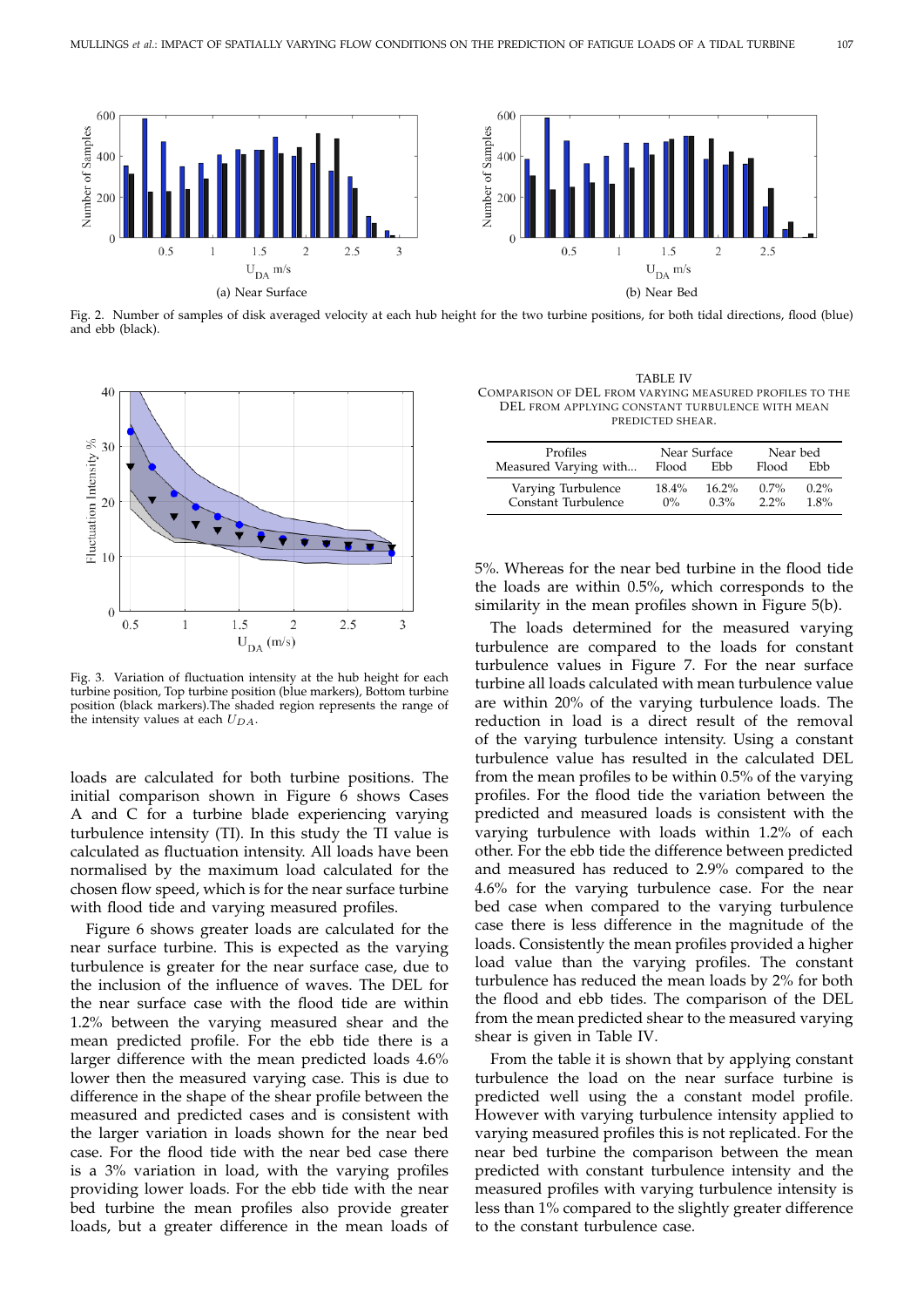

Fig. 4. For the near surface position, a range of shear profiles for three different disk averaged velocities, for varying measured profiles (red band), varying predicted profiles (grey band), mean measured (dashed black) and mean predicted (solid black).



Fig. 5. For the near bed position, a range of shear profiles for three different disk averaged velocities, for varying measured profiles (red band), varying predicted profiles (grey band), mean measured (dashed black) and mean predicted (solid black).



(a) Near Surface (b) Near Bed

Fig. 6. Normalised damage equivalent loads for one velocity bin  $(2.2-2.4 \, \text{m/s})$  determined using varying (open triangle) and mean (solid dot) measured profiles (black) and predicted profiles (blue).

#### *C. Application to a tidal cycle*

To consider long term loading the modelling has been expanded to include the range of flow speeds the turbine could experience. For each turbine position the range of disk averaged velocity is calculated based upon the measured samples. The range of samples found for each tide is shown in Figure 2. To study the range in damage equivalent loads the mean predicted profiles for each flow speed case are used. In addition to the mean profiles, a constant turbulence value is used for each velocity bin. The load cycles are determined per flow speed and increased to account for occurrence of the flow speed within the overall sample. The percentage occurrence is given in Figure 8 for the near-surface and near-bed turbine positions for the ebb tide. The ebb tide is shown as it has the largest variation in profile across the turbine. The damage equivalent loads shown here are normalised to the same value as the previous results (near-surface Case A for the flood tide), for consistency. In all cases the repetition frequency used to determine the damage equivalent loads are the same for all flow speeds, to allow for comparison.

Both turbine positions show an increase in DEL with flow speed until higher flow speeds, for the near surface turbine this then decreases at the highest  $U_{DA}$  found, for this case very few samples were used. The load cycles determined from the predicted mean profiles are aggregated to provide a DEL value for each turbine position. These load values have been normalised and are shown in Table V.

These aggregated load values are calculated based upon the mean predicted profiles for each tide, at each flow speed bin, with a representative number of load cycles calculated based on the sample size. For comparison, the DEL from the varying measured profiles with varying turbulence are shown in Figure 9, which correspond to the previous shear profiles shown. Following the DEL variation shown in Figure 7, the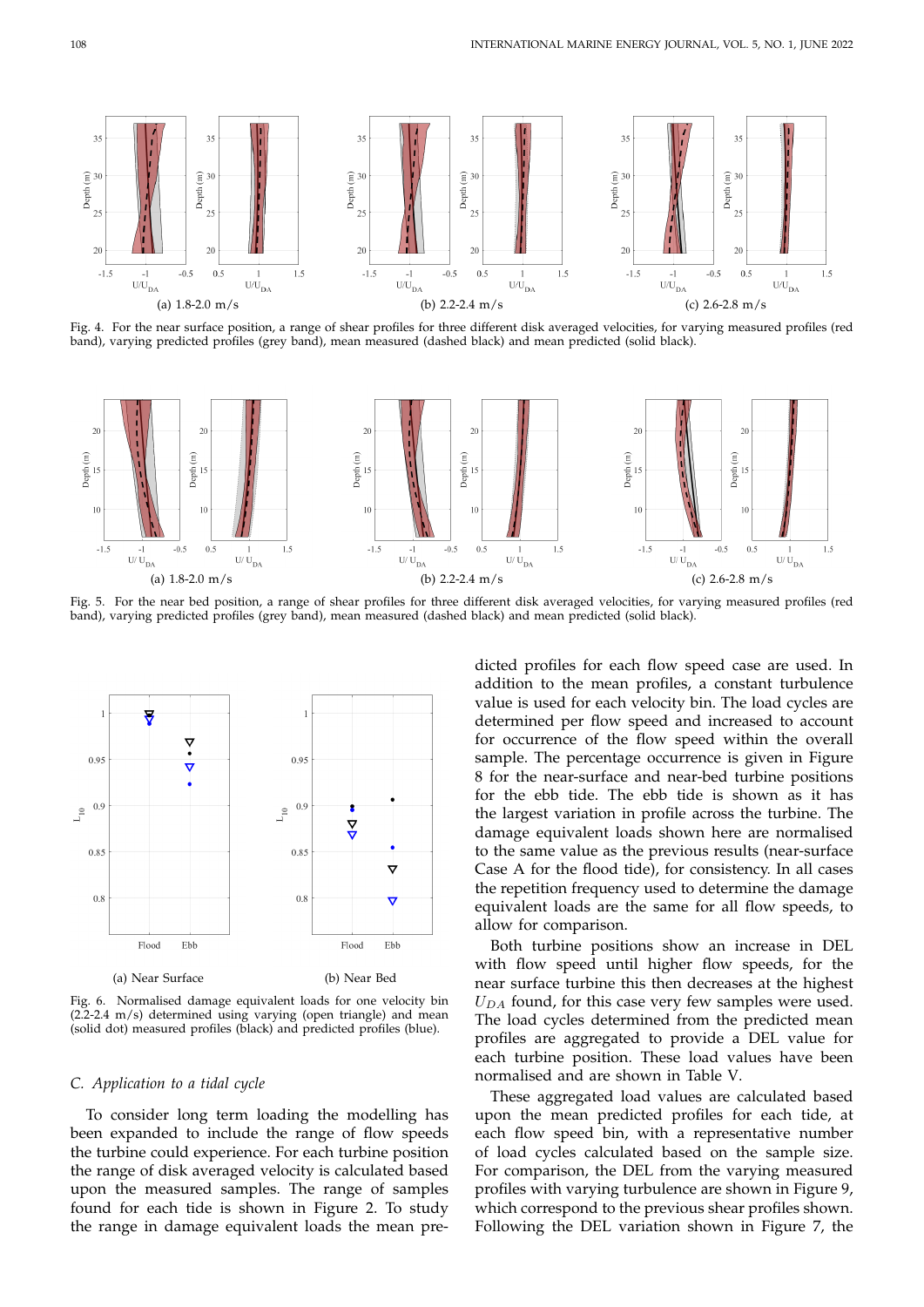TABLE V NORMALISED DAMAGE EQUIVALENT LOAD VALUES, USING THE MEAN PREDICTED PROFILES, DETERMINED USING AGGREGATE LOAD CYCLES FOR EACH FLOW SPEED WITH CONSTANT TURBULENCE.

|              | Flood | Ebb  | Both |
|--------------|-------|------|------|
| Near Surface | 0.76  | 0.72 | 0.74 |
| Near Bed     | 0.78  | 0.81 | 0.79 |

additional flow speeds follow the same trend with the near surface case showing greater DELs than the predicted values and the near bed at approximately the same magnitude. In order to calculate the aggregate loads from the measured varying case the difference in load cycles is found as a ratio which can be applied the to load cycles calculated for the predicted case, this variation is also shown in Figure 9.

The estimated DEL for the measured case allows for the calculation of the aggregated loads shown in Table VI. As expected the larger ratio is required to increase the load cycles for the near surface case, which results in an aggregated load 18-20% greater than the DEL calculated with the mean predicted shear. The difference in load cycles is a result of the greater variation in turbulence intensity. For the near bed case the load cycles from the measured varying case have approximately the same magnitude as the predicted mean case and therefore the measured DEL follow the same magnitude as the DEL from the predicted mean case. This has resulted in aggregated loads from the measured varying case which are within 1% of the predicted mean. With the loads determined across both tidal cycles 2% different for the near bed case and 19% for the near surface, consistent with the variation between tides.

However, a full comparison of loads across the tidal cycles can be made using the measured varying shear profiles and varying turbulence to the estimated



Fig. 7. Normalised damage equivalent loads for one velocity bin (2.2- 2.4 m/s) determined using varying (open triangle) and mean (solid dot) measured profiles (black) and predicted profiles (blue) using a constant value for the fluctuation intensity, dashed lines to represent the measured varying case with varying fluctuation intensity.



Fig. 8. Normalised damage equivalent loads for one velocity bin varying and mean measured profiles and predicted profiles, with constant mean fluctuation intensity (a) for the near-surface turbine position, (b) for the near-bed turbine position, dashed lines to represent the measured varying case with varying fluctuation intensity.



Fig. 9. Normalised DEL for the range of flow speeds for each turbine position and tide. Predicted mean profiles and constant turbulence (blue dot), Measured varying profiles and turbulence (black triangle), estimated loads from measured varying profiles (black dash).

loading, with the near surface turbine producing a normalised DEL of 0.92 and the near bed a normalised DEL of 0.82. These values are within 1% of the loads estimated using an increase in load cycles on the mean predicted case. For the near bed turbine the mean predicted case provides loads within 3% of when compared to the loading from the fully varying measured case and 18% greater for the near surface, which has a greater influence of the varying fluctuation intensity on the measured varying case.

#### V. DISCUSSION

The comparison in damage equivalent loads between the near-surface and near-bed turbine may be accentu-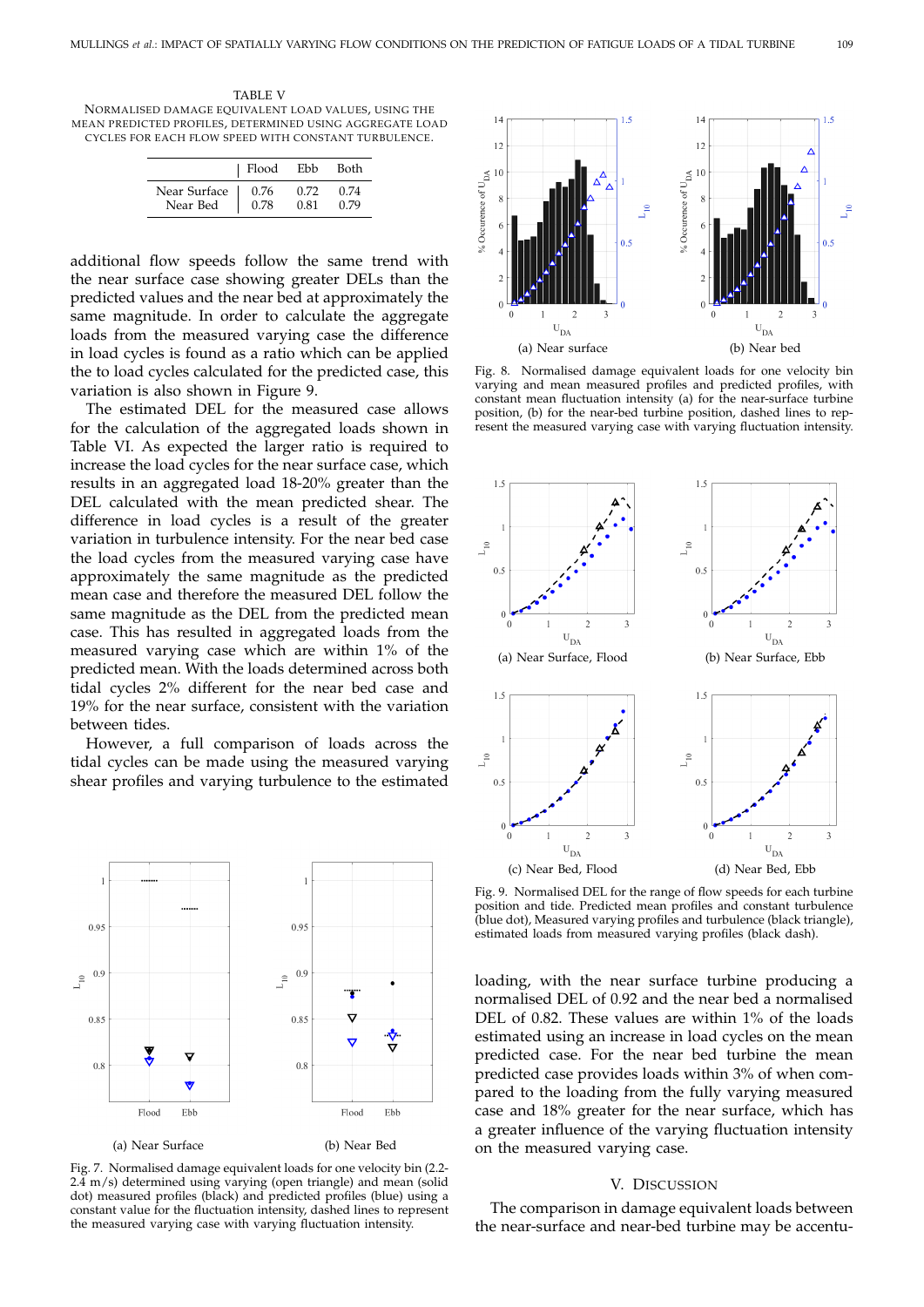TABLE VI ESTIMATE OF NORMALISED DAMAGE EQUIVALENT LOAD VALUES FOR MEASURED LOADS AT DIFFERENT ONSET FLOW SPEEDS, USING A RATIO BETWEEN RESULTS FROM VARYING MEASURED CASES WITH VARY TURBULENCE AND THE MEAN PREDICTED WITH CONSTANT TURBULENCE.

|                          | Flood | Ebb  | Both |
|--------------------------|-------|------|------|
| Near Surface<br>Near Bed | 0.94  | 0.92 | 0.93 |
|                          | 0.77  | 0.82 | 0.81 |

ated by the use of the measured fluctuation intensity in the turbulent flow field set up. Due to the depth decay of turbulent kinetic energy caused by waves, they are not expected to contribute to the variation in velocity experienced by the near-bed turbine. This is shown through the similarities of the load values for the near bed turbine between varying and constant turbulence. Considering the lack of impact of external factors on the varying turbulence intensity of the near bed turbine, the predicted profiles are found to allow loads to be calculated to within 1% of the measured varying case. To reduce the difference in the loads at the near surface turbine the influence of the waves on the velocity fluctuations needs to be taken into account.

The predicted shear profiles used here from the multi-parameter model [2], do not specify different turbulence characteristics. These profiles have also been calibrated against the results from the ReDAPT project, although they show a better prediction for this site than a standard power law profile, this profile may not be a best representation of other tidal sites. To fully understand a site vertical shear profiles would be needed to validate model profiles.

Aggregated loads have been determined using a range of  $U_{DA}$  for the five tidal cycles. With the magnitude of the DELs from the measured varying case calculated based upon an increase in the load cycles across all flow speeds, to match the actual loads calculated from the measured varying at three flow speeds. The difference in aggregated DEL from the two methods is found to match the same variation found for the calculated DEL for the single flow speed shown in Figure 7, although of a smaller magnitude.

## VI. CONCLUSIONS

This study looked to establish the dependency of fatigue loads on the onset unsteady conditions obtained from shallow water models relative to ADCP measurement. A multi-parameter model is used to represent velocity profiles at the site for a range of disc averaged velocities. This combined with constant turbulence, synthesised with a von Karman spectral method, provides turbine fatigue loads to within 1% of the same loads obtained for all measured profiles of velocity and turbulence for the same disc-averaged velocity. Predictions are less accurate for a near-surface turbine location due to greater variation of measured turbulence, not captured by this approach. To account for the variation of turbulence, a scaling factor is applied to the load cycles for each disc averaged velocity, providing an estimate for both locations of

the aggregated damage equivalent loads across all flow conditions. This approach enables efficient prediction of damage equivalent load accumulated over a range of flow conditions by drawing on understanding of fatigue loads from only a small number of velocity profiles obtained for specific values of disc averaged velocity.

#### ACKNOWLEDGEMENT

Site data was provided by Dr Brian Sellar, University of Edinburgh, from work conducted in the ReDAPT project.

#### **REFERENCES**

- [1] B. G. Sellar, G. Wakelam, D. R. Sutherland, D. M. Ingram, and V. Venugopal, "Characterisation of tidal flows at the european marine energy centre in the absence of ocean waves," *Energies*, vol. 11, no. 1, 2018.
- [2] K. Gunn and C. Stock-Williams, "Fall of Warness 3D model validation report," Tech. Rep., 2014.
- [3] DNV-GL, "DNV GL STANDARD: Tidal turbines," Tech. Rep., 2015.
- [4] D. Peacock, "Power Performance Assessment of Electricity Producing Tidal Energy Converters Commissioned by : IEC, no. Cd, 2011.
- [5] B. G. Sellar and D. R. Sutherland, "Tidal Energy Site Characterisation At the Fall of Warness , Emec , Uk Energy Technologies Institute Redapt Ma1001 (Md3.8)," vol. 1001, no. December, 2016. [Online]. Available: http://redapt.eng.ed.ac.uk
- [6] J. Mcnaughton, S. Harper, R. Sinclair, B. Sellar, A. O. Energy, and F. Castlemead, "Measuring and Modelling the Power Curve of a Commercial-Scale Tidal Turbine," *Alstom*, 2015.
- [7] S. G. Parkinson and W. J. Collier, "Model validation of hydrodynamic loads and performance of a full-scale tidal turbine using Tidal Bladed," *International Journal of Marine Energy*, vol. 16, pp. 279–297, 2016. [Online]. Available: http://dx.doi.org/10.1016/j.ijome.2016.08.001
- [8] G. N. McCann, R. I. Rawlinson-smith, and K. Argyriadis, "Load Simulation for Tidal Turbines using Wind Turbine Experience," *GH Tidal Bladed*, no. 1870, p. 10, 2007.
- [9] I. a. Milne, R. N. Sharma, R. G. J. Flay, and S. Bickerton, "The Role of Onset Turbulence on Tidal Turbine Blade Loads," in *17th Australasian Fluid Mechanics Conference Auckland New Zealand 59 December 2010*, no. December, 2010, pp. 1–8.
- [10] J. McNaughton, S. Harper, R. Sinclair, and B. Sellar, "Measuring and Modelling the Power Curve of a Commercial-Scale Tidal Turbine," in *Proceedings of 11th European Wave and Tidal Energy Conference, Nantes, France*, vol. 1, 2015, pp. 1–9.
- [11] D. R. J. Sutherland, B. G. Sellar, V. Venugopal, and A. G. L. Borthwick, "Effects of Spatial Variation and Surface Waves on Tidal Site Characterisation," pp. 1–8, 2017.
- [12] a. Olczak, T. Stallard, T. Feng, and P. K. Stansby, "Comparison of a RANS blade element model for tidal turbine arrays with laboratory scale measurements of wake velocity and rotor thrust," *Journal of Fluids and Structures*, vol. 64, pp. 87–106, 2016. [Online]. Available: http://dx.doi.org/10.1016/j. jfluidstructs.2016.04.001
- [13] D. D. Apsley, T. Stallard, and P. K. Stansby, "Actuator-line CFD modelling of tidal-stream turbines in arrays," *Journal of Ocean Engineering and Marine Energy*, 2018. [Online]. Available: http://link.springer.com/10.1007/s40722-018-0120-3
- [14] U. Ahmed, D. Apsley, I. Afghan, T. Stallard, and S. P.K., "Fluctuating Loads on a Tidal Turbine Due to Velocity Shear and Turbulence: Comparison of CFD with Field Data." *Renewable Energy*, pp. 235–246, 2017.
- [15] H. R. Mullings and T. Stallard, "Assessment of tidal turbine load cycles using synthesised load spectra , including bladescale fluctuations," pp. 1–9, 2019.
- [16] H. Mullings, "Operational Loads On A Tidal Turbine," Ph.D. dissertation, 2019.
- [17] S. D. Downing and D. F. Socie, "Simple rainflow counting algorithms," *International Journal of Fatigue*, vol. 4, no. 1, pp. 31–40, 1982.
- [18] S. D. Weller, P. R. Thies, T. Gordelier, and L. Johanning, "Reducing Reliability Uncertainties for Marine Renewable Energy, *Journal of Marine Science and Engineering*, vol. 3, pp. 1349–1361, 2015.